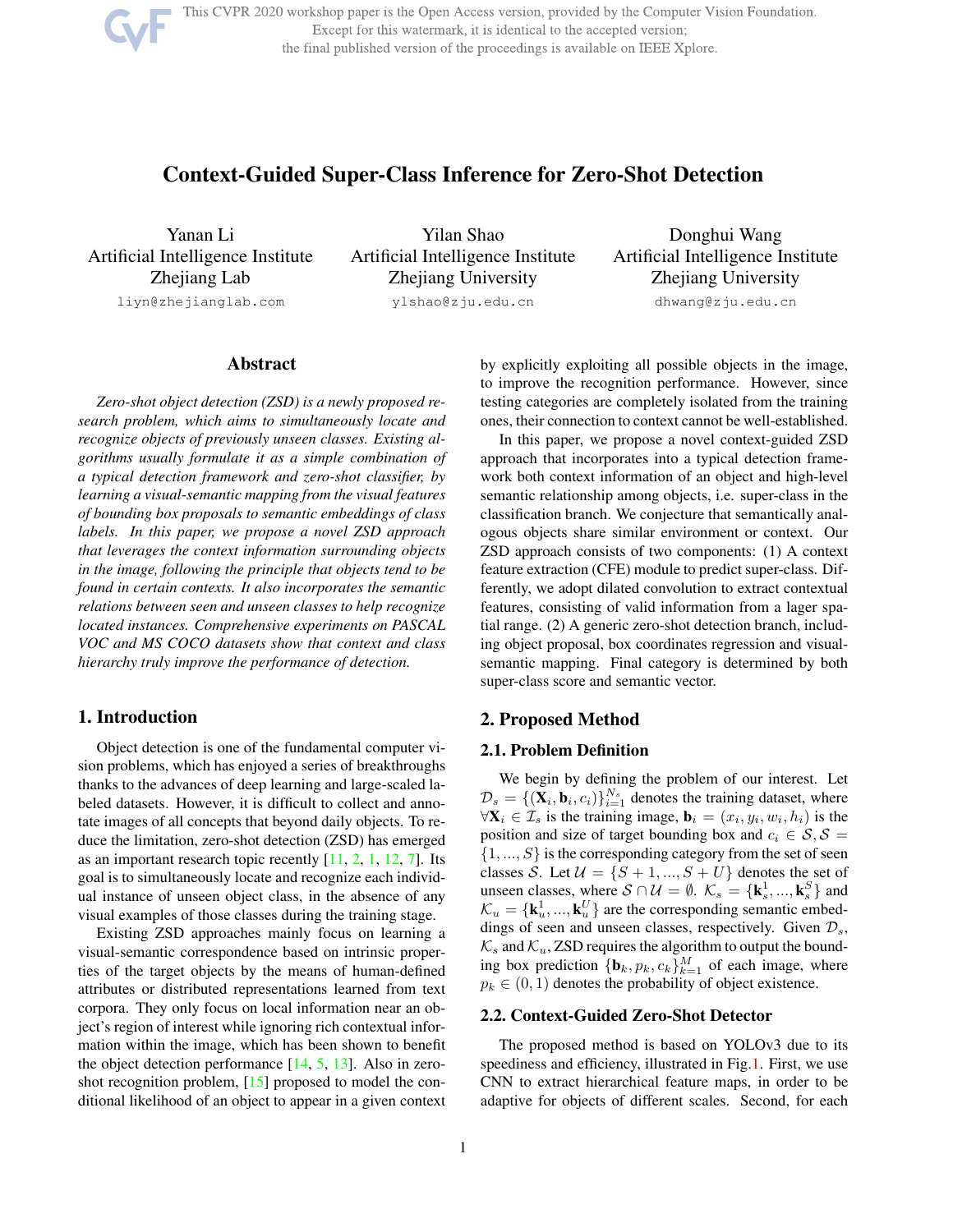

Figure 1. The overview of our proposed model based on YOLOv3. Predictions over the base CNN feature are carried out in 3 scales and one of them are illustrated in the figure. To make category predictions more accurate, super-class probabilities inferred from context feature extracted by context feature extraction module (denoted as CFE) are taken into consideration.

scale, we use CFE module to extract context features for super-class prediction  $p(s)$ . At the same time, we predict the location and the possible class label  $p(c|s)$  for each grid based on their predicted semantic embeddings. The final classification score is obtained by multiplying  $p(s)$  and  $p(c|s)$ .

Context Feature Extraction Modern CNN can draw the valuable parts from feature maps under the supervision of objective function. We use dilated convolution [4] to enlarge the reception fields and harvest context features implicitly, as illustrated in Fig.2. In each context feature extraction blocks (CFEB), we adjust the reception fields of convolution kernels by setting different dilation value, which denotes the multiple of kernel size expansion. We use a 4-way structure, each with different dilations, to extract hierarchical context features. The concatenation of features from each CFEB is then passed through a  $3 \times 3$  convolution layer to get the final context features.

Unseen Category Prediction For each grid  $v_i$ , we first predict the semantic embedding  $k_i$ , compute its similarity with each class  $j$  and then multiply them with the superclass probability score  $p(s)$  for final prediction, i.e.  $\tilde{c}_{i_j} =$  $p(s) \times f(\mathbf{k}_i, \mathbf{k}_s^j)$ . f computes the inner product between two vectors.  $k_s^j$  is the provided semantic embedding of j-th class. The product can be viewed as the conditional probability of categories given the super-class prior, i.e.  $P(\mathcal{C}|\mathcal{S})$ . The training objective is thus formulated as follows.

$$
L_{cls} = \sum \mathbb{I}_i^{obj} L_{ce}(\tilde{\mathbf{c}}_i, \mathbf{c}_i), \tag{1}
$$

where  $L_{ce}$  denotes cross entropy loss and  $c_i$  is the groundtruth one-hot label.  $\mathbb{I}_i^{obj}$  is set to 1 if the box is positive.

*Super-class Inference.* The feature map contains the fused knowledge of diverse ranges centered on each grid, which corresponds spatially to the original map. Being a guidance on category prediction, this component is also inferred by the multilayer perceptron under the supervision of ground truth super-class. The objective is formulated as follows.

$$
L_{sup} = \sum \mathbb{I}_i^{obj} L_{ce}(P(s), Y_{sup}). \tag{2}
$$

We get the ground-truth  $Y_{sup}$  between categories and their super-classes from WordNet [9].

*Visual-Semantic Projection.* We learn a parametric mapping from visual features to semantic embeddings by the following function.

$$
L_{emb} = \sum \mathbb{I}_{i}^{obj} \frac{1}{|\mathcal{Y}_{s}| - 1} \sum_{j \neq k} \max(0, \Delta -
$$

$$
\left\| \hat{k}_{i} - \mathbf{k}_{j} \right\|_{2} + \left\| \hat{k}_{i} - \mathbf{k}_{k} \right\|_{2}),
$$
(3)

where  $|\mathcal{Y}_s|$  represents the number of seen classes and k is the index of ground truth class. By using the margin  $\Delta$ , this projection tries to push away embeddings of other categories while fitting the current one. It is worth mentioning that we give out only one set of super-class scores for each grid, though there are three bounding box outputs based on the anchor priors. This is because these three bounding boxes in the same grid share identical visual features and have similar location.

The overall loss of category prediction is defined as:

$$
L = L_{cls} + \alpha L_{sup} + \beta L_{emb} + \gamma L_{reg}.
$$
 (4)

where  $\alpha$ ,  $\beta$  and  $\gamma$  are adjustable hyper-parameters.  $L_{reg}$  is the same regression loss as YOLOv3.

### 3. Experiments

We conduct experiments on PASCAL VOC and MS COCO datasets [8] for evaluation and use mean average precision (mAP) as a metric under the same settings as [12].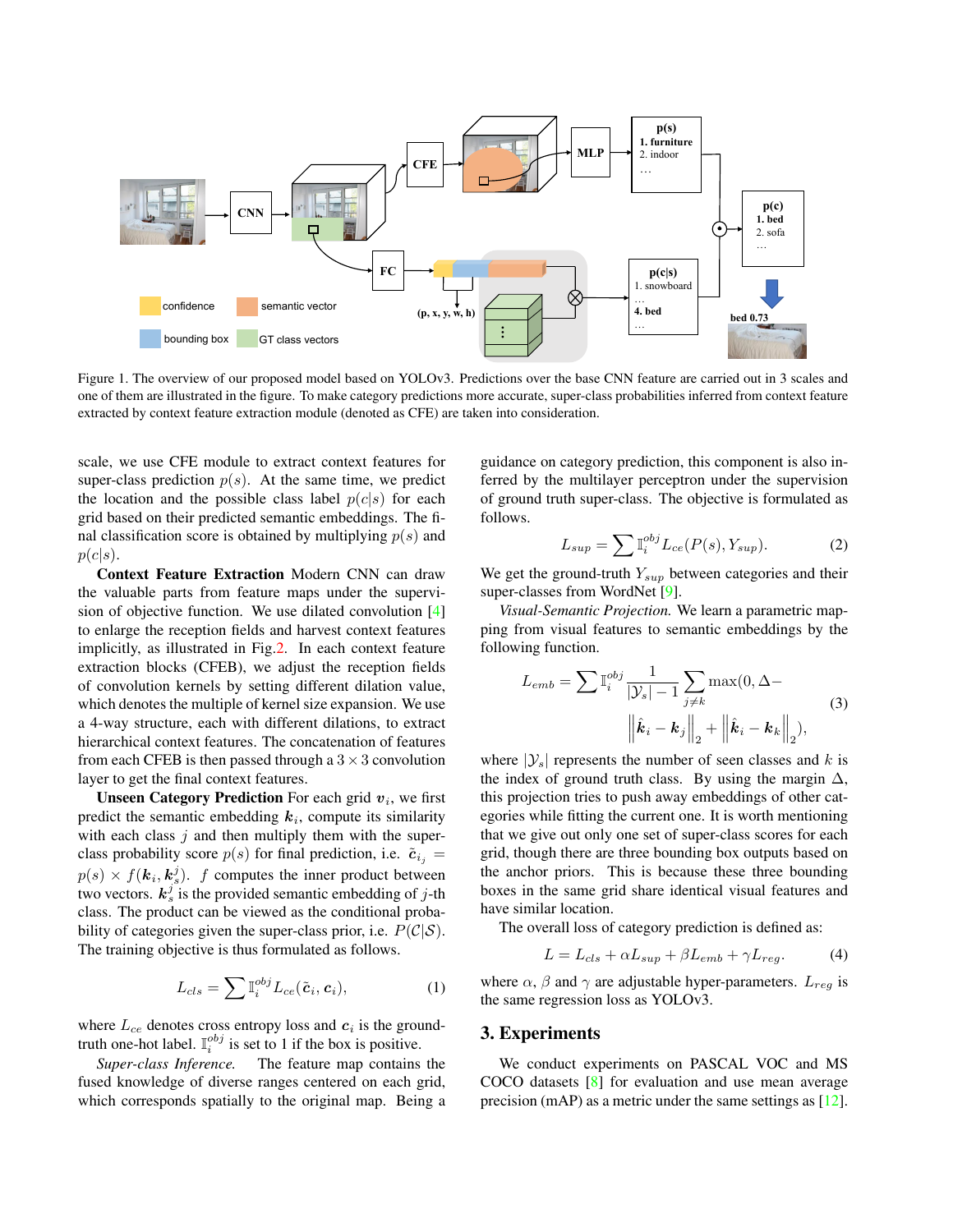

Figure 2. Detailed structure of *Context Feature Extraction* module. The module has 3 context feature extraction blocks (CFEB) where the feature is passed through a 4-way convolution block of different dilations (reception fields) and finally concatenated together.

#### 3.1. Zero-Shot Detection Results

|             |  |  |                     |  | Method car dog sofa train $mAP(\%)$ |
|-------------|--|--|---------------------|--|-------------------------------------|
| <b>HRE</b>  |  |  | 55.0 82.0 55.0 26.0 |  | 54.2                                |
| <b>Ours</b> |  |  | 20.4 92.7 50.1 55.9 |  | 54.8                                |
|             |  |  |                     |  |                                     |

Table 1. ZSD results on PASCAL VOC. HRE denotes *hybrid region embedding*, proposed in [2].

Table 1 shows the comparison between HRE [2] and ours. Training on 16 classes of VOC, our model exceeds HRE on other 4 classes by 0.6% mAP. It is also observed that the average precision of *car* is evidently lower than other unseen classes, which is probably caused by two reasons. First, cars are often heavily occluded at various sizes in street scenes. It is difficult to find them all or separate them completely from complex background, resulting in a low recall. Second, cars and trains usually lie in different environments but they share the same super-class in our setting, where context information cannot be fully leveraged to distinguish between the two. Table 2 shows the performance of zero-shot detectors under two seen and unseen splits on MS COCO. The top part of the table refers to the split in [1] which ignores the category names composed of two words, while the bottom part uses an optimized split [12] where all the classes are involved and distributed across all the super-classes in both training and testing. From the results, the proposed model outperforms the state-of-thearts approaches in both two cases.

| Method      | split | $\text{mAP}(\%)$ |
|-------------|-------|------------------|
| Inductive   | 65/15 | 10.8             |
| Ours        |       | 10.9             |
| <b>SB</b>   |       | 0.70             |
| <b>DSES</b> | 48/17 | 0.54             |
| LAB         |       | 0.27             |
| Ours        |       | 7.2              |

Table 2. ZSD results on MS COCO. The splits of seen/unseen classes are 65/15 and 48/17, respectively.



Figure 3. Visualization of our detection results on MS COCO.

Figure 3 demonstrates the visualized output of testing examples in MS COCO dataset, including various kinds of unseen objects. Most of them are successfully detected, which confirms the effectiveness of the proposed method. It is interesting to note that a gamepad (not belongs to any unseen class) is recognized as fork, probably because it lies beside a tin of coke.

#### 3.2. Ablation Study

We also run a series of ablation studies to further validate the effectiveness of the context information.

Dilated convolution performs better. We introduce dilated convolution for context feature extraction. As a matter of fact, the conventional convolution layer is also able to cover the surrounding areas of the target. To evaluate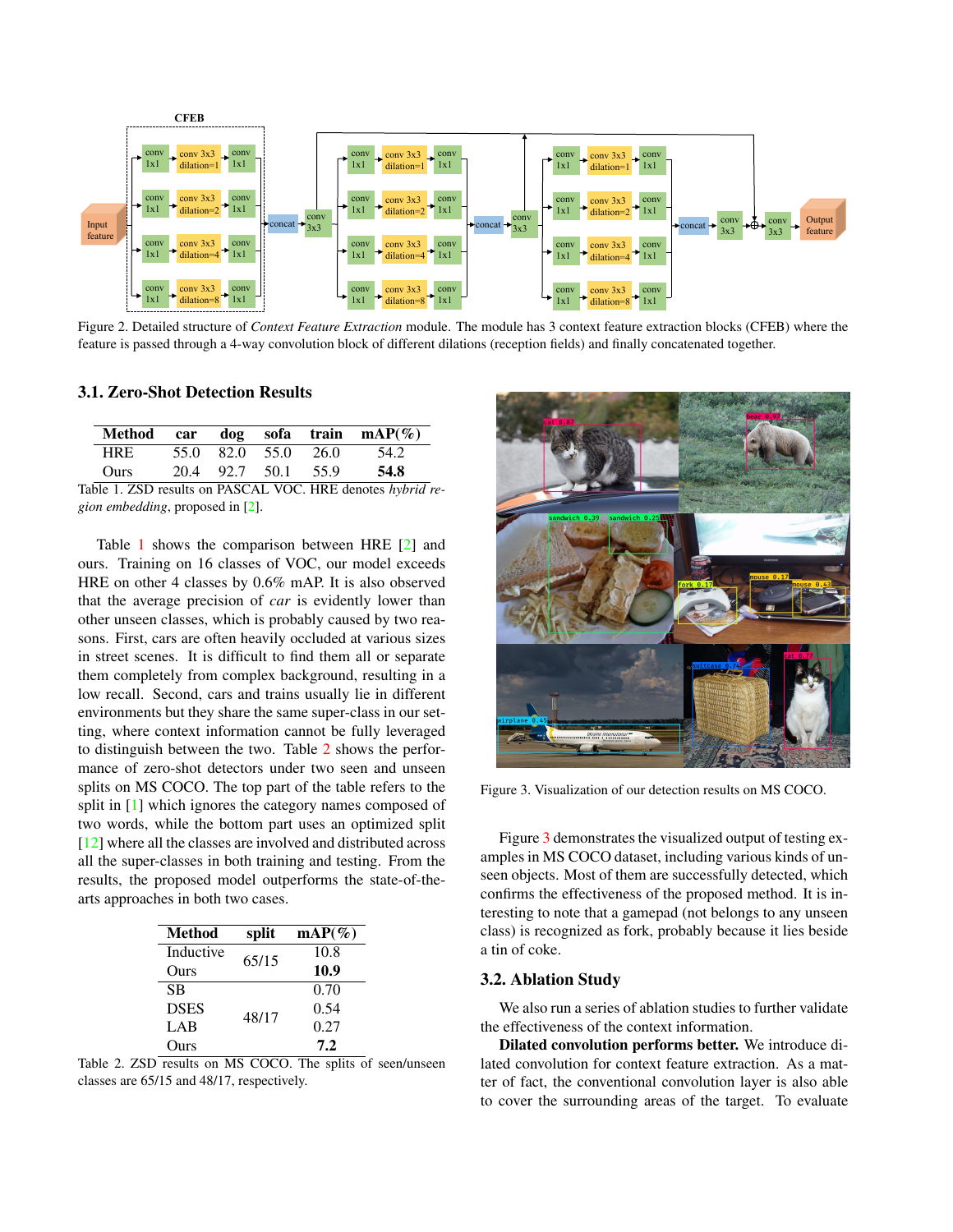their performance, we calculate the precision of super-class prediction of all detected bounding boxes with high confidence on PASCAL VOC dataset. In Table 3, we can see that super-class prediction benefits from dilated convolution for a larger reception field.

| Method |      | animal vehicle | household | $AP(\%)$ |
|--------|------|----------------|-----------|----------|
| ours-d | 62.9 | 47.3           | 72.9      | 61.0     |
| ours   | 70.0 | 54.8           | 82.4      | 69.1     |

Table 3. Precision of super-class prediction on PASCAL VOC. All the testing categories belong to three super-classes: animal, vehicle and household. ours-d denotes the proposed method without dilated convolution.

Super-class inference leads to better performance. We cut off the context-guided branch of the proposed model to form the baseline method. Table 4 demonstrates the efficacy of using context in unseen class prediction for zeroshot object detection.

| Method     | <b>Dataset</b> |              |       |            |
|------------|----------------|--------------|-------|------------|
|            | split          | $VOC(\%)$    | split | $COCO(\%)$ |
| baseline   | 16/4           | 48.4         | 65/15 | 8.7        |
| ours       |                | 54.8         |       | 10.9       |
| $\sqrt{1}$ |                | $^{\circ}$ 1 |       | 1.1        |

Table 4. MAP comparison of baseline model and the proposed model on PASCAL VOC and MS COCO.

Figure 4 lists the average precision of each unseen class in MS COCO. We can know that context-guidance brings an improvement for the majority of testing classes. Taking the category *mouse* with larger increase as an example, the AP goes from 0.6% to 3.9%. By common sense, a mouse would appear in a study scene, accompanied by computer, keyboard, desk, etc. Without its context information, a small and plain object that has never been seen before is much more difficult for the network to recognize.



Figure 4. Average precision of unseen classes obtained by baseline and the proposed model on MS COCO.

In search of higher precision, we compare the results when using different semantic knowledge for visualsemantic mapping. We report both U2U and U2T performance on two datasets in Table 5. U2U denotes that the label search space during testing consists of only unseen classes. U2T denotes that the label search space during testing includes both seen and unseen object classes. It is a more generalized and challenging setting in zero-shot learning.

|             | dim | VOC   |      | <b>COCO</b> |      |
|-------------|-----|-------|------|-------------|------|
| Knowldge    |     | 11211 | 112T | Н2Н         | U2T  |
| attributes  | 64  | 50 2. | 7.4  | -           | -    |
| GloVe       | 300 | 49.8  | 11   | 10.3        | 0.06 |
| <b>BERT</b> | 768 | 54.8  | 46   | 10.9        | 0.55 |

Table 5. Results obtained by using different semantic knowledge. Attributes are from [6], consisting of 64 specific manual attributes. GloVe  $[10]$  and BERT  $[3]$  embeddings are generated by their corresponding language models with raw class names.

As illustrated in Table 5, embeddings generated by BERT, currently acknowledged as the most powerful language model, outperform others on the whole, especially under the U2U circumstance. Attributes receive decent results as well with 7.4% mAP (U2T) on PASCAL VOC dataset because clear attribute definition avoids ambiguity when large distances exist among classes. The more accurately semantic knowledge describes the categories, the stronger transferability of the model.

# 4. Conclusion

We present a novel context-guided approach for zeroshot object detection. It mainly uses context information to predict super-class in unseen class prediction and exceeds the state-of-the-art methods on PASCAL VOC and MSCOCO datasets. However, there are also some limitations in the proposed method when contexts are counterintuitive, e.g. a fork lies near the bathroom sink instead of being in the outdoors. When two object classes share the same super-class but are very different in appearance, e.g. the unseen umbrella and the seen suitcase (seen), the proposed method would largely fail in unseen prediction. Moreover, the context in the image is not always in accordance with the super-class taxonomy defined in WordNet, which can deteriorate the performance to some extent. The above issues will be mainly investigated in the future work.

### 5. Acknowledgments

This work was supported by the Natural Science Foundation of Zhejiang Province (No.LQ20F030007), the National Natural Science Foundation of China (No.61473256) and the Youth Science Foundation of Zhejiang Lab (No.2020KD0AA03).